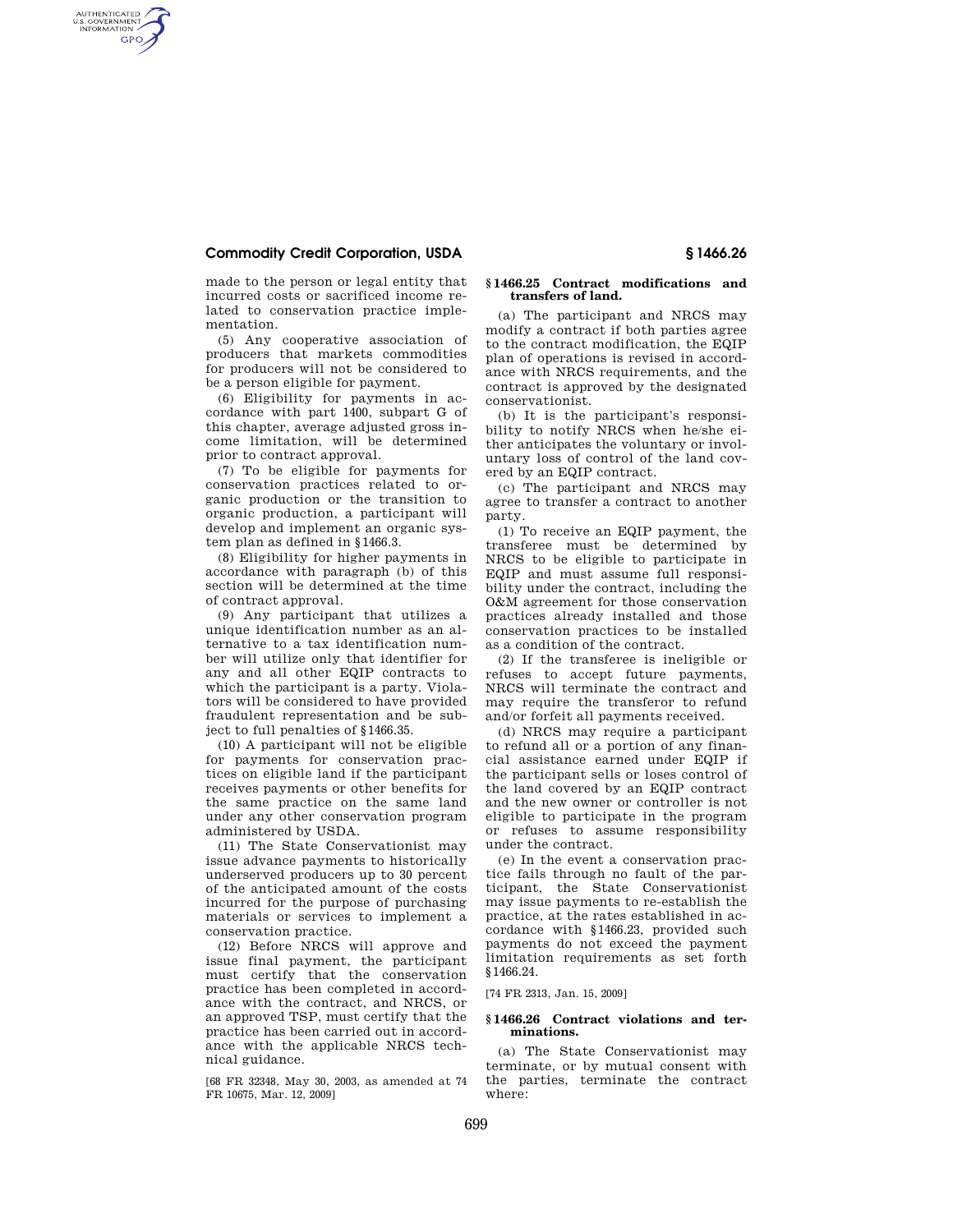**§ 1466.27 7 CFR Ch. XIV (1–1–10 Edition)** 

(1) The parties to the contract are unable to comply with the terms of the contract as the result of conditions beyond their control;<br>(2) Termination

of the contract would, as determined by the State Conservationist, be in the public interest; or

(3) A participant fails to correct a contract violation within the time period defined by NRCS.

(b) If a contract is terminated in accordance with the provisions of paragraphs  $(a)(1)$  and  $(a)(2)$  of this section, the State Conservationist may allow the participant to retain a portion of any payments received appropriate to the effort the participant has made to comply with the contract, or, in cases of hardship, where forces beyond the participant's control prevented compliance with the contract. If a participant claims hardship, such claims must be clearly documented and cannot have existed when the applicant applied for participation in the program.

(c) If NRCS determines that a participant is in violation of the terms of a contract, O&M agreement, or documents incorporated by reference into the contract, NRCS shall give the participant a period of time, as determined by NRCS, to correct the violation and comply with the terms of the contract and attachments thereto. If a participant continues in violation, NRCS may terminate the EQIP contract in accordance with §1466.26(e).

(d) Notwithstanding the provisions of paragraph (c) of this section, a contract termination shall be effective immediately upon a determination by NRCS that the participant has submitted false information or filed a false claim, or engaged in any act, scheme, or device for which a finding of ineligibility for payments is permitted under the provisions of §1466.35, or in a case in which the actions of the party involved are deemed to be sufficiently purposeful or negligent to warrant a termination without delay.

(e) If NRCS terminates a contract due to breach of contract, the participant will forfeit all rights to future payments under the contract, pay liquidated damages, and refund all or part of the payments received, plus interest. Participants violating EQIP contracts

may be determined ineligible for future NRCS-administered conservation program funding.

(1) NRCS may require a participant to provide only a partial refund of the payments received if a previously installed conservation practice can function independently, is not adversely affected by the violation or the absence of other conservation practices that would have been installed under the contract.

(2) The State Conservationist will have the option to reduce or waive the liquidated damages, depending upon the circumstances of the case.

(i) When terminating a contract, NRCS may reduce the amount of money owed by the participant by a proportion that reflects the good faith effort of the participant to comply with the contract or the existence of hardships beyond the participant's control that have prevented compliance with the contract. If a participant claims hardship, that claim must be well documented and cannot have existed when the applicant applied for participation in the program.

(ii) In carrying out its role in this section, NRCS may consult with the local conservation district.

(f) The State Conservationist, in consultation with the State Technical Committee, may terminate a contract whereby a producer is receiving payments for conservation practices related to organic production, if the designated conservationist determines that the producer is not pursuing organic certification, or has been decertified.

[74 FR 2313, Jan. 15, 2009]

### **§ 1466.27 Conservation Innovation Grants (CIG).**

(a) *Definitions.* In addition to the terms defined in §1466.3 of this part, the following definitions shall be applicable to this section:

(1) *EQIP eligible* means any farming entity, land, and practice that meets the definitions of EQIP as defined in 7 CFR 1466.

(2) *Grant agreement* means a document describing a relationship between NRCS and a State or local government, or other recipient whenever the principal purpose of the relationship is the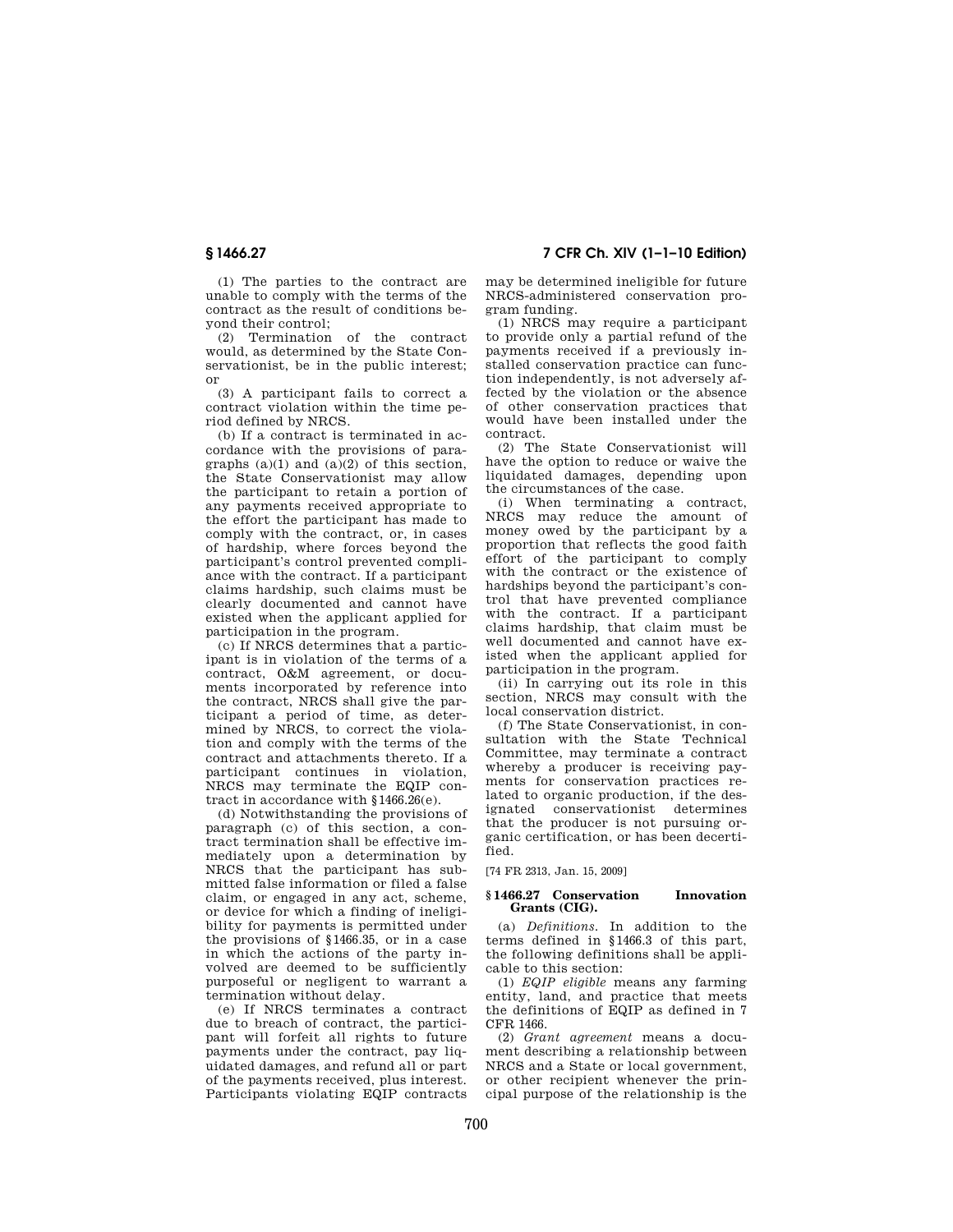## **Commodity Credit Corporation, USDA § 1466.27**

transfer of a thing of value to a recipient in order to accomplish a public purpose of support or stimulation authorized by Federal law, and substantial Federal involvement is not anticipated.

(3) *Grant Review Board* consists of the NRCS Deputy Chief for Programs, Deputy Chief for Science and Technology, Deputy Chief for Soil Survey and Resource Assessment, one Regional Assistant Chief, and one State Conservationist. The Review Board makes recommendations for grant awards to the Chief.

(4) *Peer Review Panel* means a panel consisting of Federal and non-Federal technical advisors who possess expertise in a discipline or disciplines deemed important to provide a technical evaluation of project proposals submitted under this notice.

(5) *Project* means the activities as defined within the scope of the grant agreement.

(6) *Project Director* means the individual responsible for the technical direction and management of the project as designated in the application.

(b) *Purpose and scope*—(1) *Purpose.*  The purpose of CIG is to stimulate the development and adoption of innovative conservation approaches and technologies while leveraging Federal investment in environmental enhancement and protection, in conjunction with agricultural production. Notwithstanding any limitation of this part, NRCS will administer CIG in accordance with this section. Unless otherwise provided for in this section, the provisions of 7 CFR 3015 and related Departmental regulations will be used to administer grants under CIG.

(2) *Geographic scope.* Applications for CIG are accepted from the fifty States, the District of Columbia, the Commonwealth of Puerto Rico, Guam, the Virgin Islands of the United States, American Samoa, and the Commonwealth of the Northern Mariana Islands.

(3) *Program scope.* Grants will be awarded using a two-tiered process. A nationwide grants competition will be announced in the FEDERAL REGISTER. In addition, at the Chief's discretion, each State Conservationist may implement a separate State-level component of CIG.

(4) *Program focus*. Applications for CIG should demonstrate the use of innovative approaches and technologies to leverage Federal investment in environmental enhancement and protection, in conjunction with agricultural production. CIG will fund projects that promote innovative on-the-ground conservation, including pilot projects and field demonstrations of promising approaches or technologies. CIG projects are expected to lead to the transfer of conservation technologies, management systems, and innovative approaches (such as market-based systems) into NRCS technical manuals and guides, or to the private sector. Technologies and approaches eligible for funding in a project's geographic area through EQIP are not eligible for CIG funding except where the use of those technologies and approaches demonstrates clear innovation. The burden falls on the applicant to sufficiently describe the innovative features of the proposed technology or approach.

(5) *Innovative conservation projects or activities.* For the purposes of CIG, the proposed innovative project or activity must encompass the development and field testing, evaluation, and implementation of:

(i) Conservation adoption incentive systems, including market-based systems; or,

(ii) Promising conservation technologies, practices, systems, procedures, and approaches.

To be given priority consideration, the innovative project or activity:

(iii) Will have been studied sufficiently to indicate a good probability for success;

(iv) Demonstrates, tests, evaluates, or verifies environmental (soil, water, air, plants, and animal) effectiveness, utility, affordability, and usability in the field;

(v) Adapts conservation technologies, practices, systems, procedures, approaches, and incentive systems to improve performance, and encourage adoption;

(vi) Introduces conservation systems, approaches, and procedures from another geographic area or agricultural sector; and